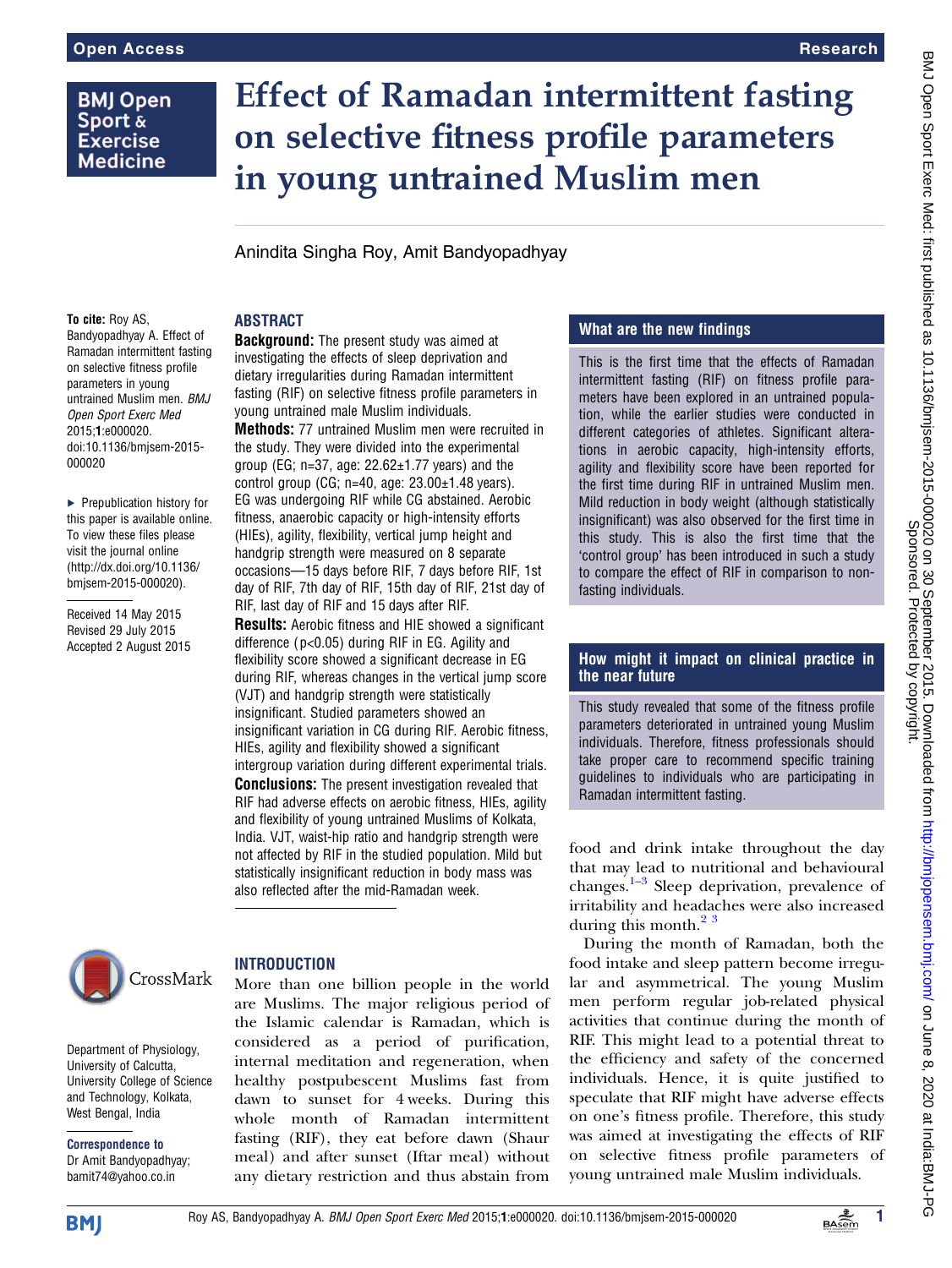### MATERIALS AND METHODS Study protocol

The entire study was conducted in the Sports and Exercise Physiology Laboratory, Department of Physiology, University of Calcutta, India, during 8 June to 23 August 2013. Participants visited the laboratory on eight occasions which were divided into one familiarisation trial, one preexperimental trial, five experimental trials and one postexperimental trial. The familiarisation trial, that is, the first study session, was conducted 15 days before the month of Ramadan to explain and demonstrate to the participants about the experimental requirement as well as to familiarise them with the experimental procedures. Pre-Ramadan data were collected 7 days before the month of Ramadan (pre-experimental trial). The next five sessions (ie, 1st– 5th experimental trials) were conducted on the 1st, 8th, 16th, 22nd and 30th day of the month of Ramadan. The remaining session, that is, the eighth session or postexperimental trial, was conducted 15 days after the month of Ramadan to record the post-Ramadan values of the studied fitness profile parameters.

# Selection of participants

Thirty-seven young Muslim untrained male participants (mean age: 22.62±1.77 years, mean height: 164.71 ±7.76 cm) who were undergoing RIF were recruited from different parts of Kolkata, India, as the experimental group (EG) of this longitudinal study. Another group of 40 untrained Muslim male participants (mean age: 23.00±1.48 years, mean height: 165.27±4.26 cm) who were not fasting during this period and not undergoing the rituals in the month of Ramadan were recruited from the same community as the control group (CG). All the participants belonged to the age group of 20– 25 years with similar socioeconomic background. The sample size was calculated using the method of Das and  $Das<sup>4</sup>$  $Das<sup>4</sup>$  $Das<sup>4</sup>$  where the input of CI was set at 95%. The study was conducted with 37 and 40 participants in the experimental group and CG, respectively, which was greater than the computed sample size of 32 in each group.

Other than Muslim individuals or persons engaged in regular exercise, and under medication or with any history of health complication were excluded from the study. The experimental protocol was explained and demonstrated to all of them in the familiarisation trial to allay their apprehension. Each participant signed the written informed consent form.

EG abstained from eating and drinking during all the sessions according to the religious recommendations and all of them strictly followed the religious rules of the holy month. Participants in CG maintained their normal daily activities including food and water intake but abstained from any heavy work on the days of evaluation as per the objective of the study.

The age of each participant was calculated to the nearest year from the date of birth as obtained in the birth certificate. Participants arrived in the laboratory at 9:00 on all the occasions. Body height and body mass were measured with the participants standing barefoot and wearing minimum clothing on a weighing machine fitted with a height measuring rod (Avery India Ltd, India) with an accuracy of  $\pm 0.50$  cm and  $\pm 0.1$  kg, respectively.

# Determination of VO<sub>2max</sub>

Participants performed a warm-up exercise at 50 W intensity for a duration of 5 min on the Muller's magnetic brake bicycle ergometer (model of the Max-Planck Institute of Ergology, Germany).<sup>[5](#page-6-0)</sup> After that, the working intensity was increased to the first incremental intensity of 100 W and thereafter the intensity was increased by 20 W every 3 min until the participants stopped due to exhaustion. The criteria of exhaustion were set as:

- 1. A heartbeat within 10 bpm of the age-predicted maximum heart rate;
- 2. A respiratory exchange ratio of more than 1.15;
- 3. Levelling off, that is, no further increase in oxygen uptake took place despite a further increase in work intensity, or the increase in oxygen uptake was less than 100 mL/min. The expired gas was collected at the last minute of the exercise in a Douglas bag (150 L) with the help of a low-resistance Collin's Triple 'J Type' valve. A wet gasometer (Toshniwal, Germany, CAT. No. CG05.10) was used to measure the volume of expired gas. A Scholander microgas analysis apparatus was used to analyse the gas samples. Maximum oxygen uptake  $(VO<sub>2max</sub>)$  values were corrected to standard temperature pressure dry.

# Determination of HIE

High-intensity effort (HIE) was determined by a 60-yard dash test.<sup>6 7</sup> This is a ladder shuttle of progressing distances. Three marker cones were placed at the yard lines 5 yards apart. Participants started from one end, ran 5 yards and came back to the start line, then rushed immediately to the 10 yards mark and returned to the start line and finally rushed again to the 15 yards mark and returned to finish at the start line. A total of 60 yards were thus completed. In each step, the participants were asked to touch the line with their finger tips at each turn, for a total of five touches. The time taken for the entire running period was recorded by using a stopwatch.

# Measurement of flexibility

Flexibility was determined by the modified sit and reach method.<sup>8</sup> Participants sat barefoot on the floor with legs stretched out straight ahead. The soles of the feet were placed flat against a wooden box. Both the knees were locked and pressed flat to the floor. With the palms facing downwards, and the hands on top of each other or side by side, the participants tried to reach forward along the measuring line as far as possible, ensuring that the hands remained at the same level, not one reaching further forward than the other. The participants reached out and held that position for 1 or 2 s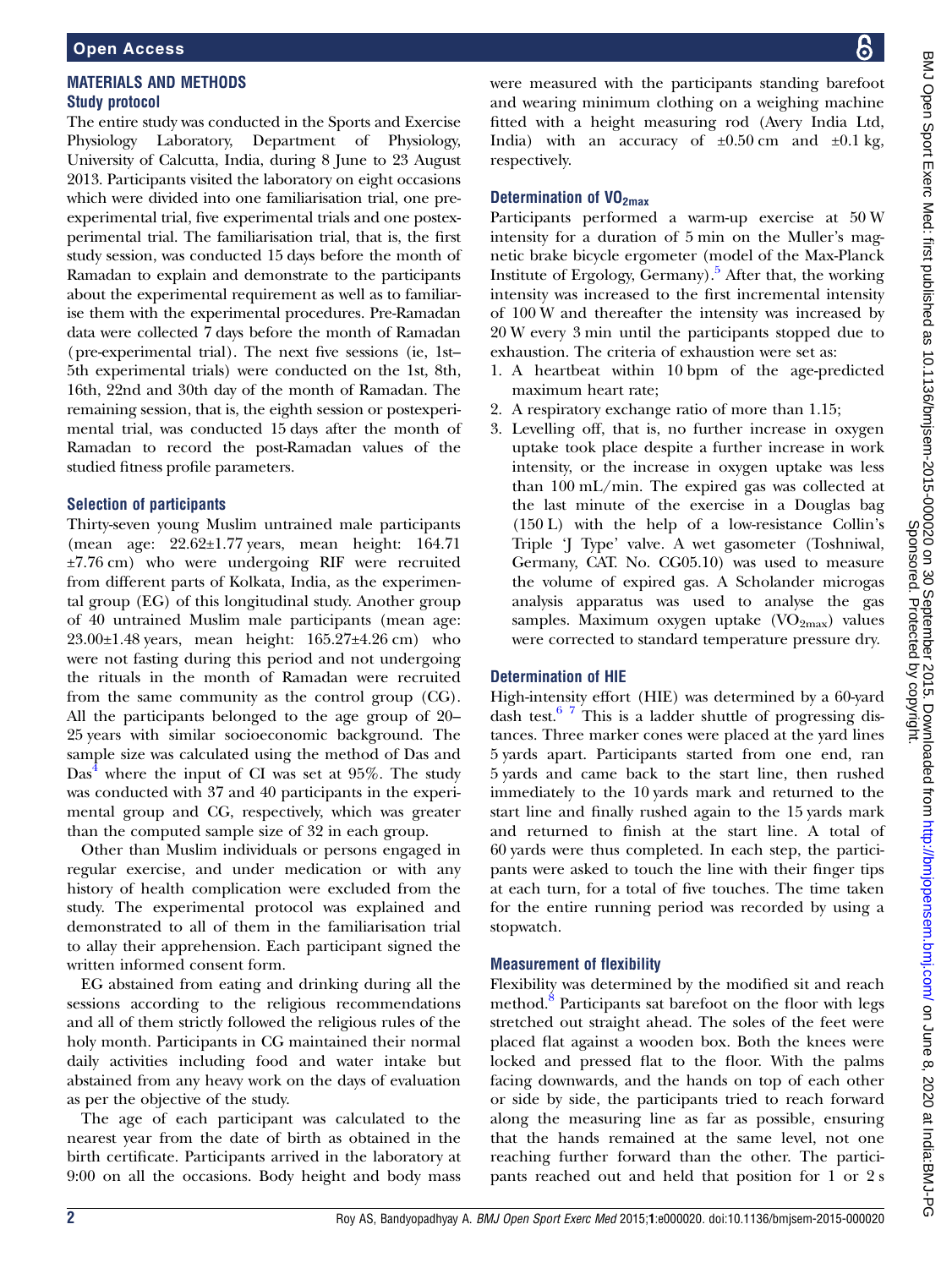when the distance was recorded. A jerky movement of the arm or shoulder was avoided during this measurement.

#### Determination of agility by shuttle run test

Participants ran back and forth as fast as possible between two parallel lines which were set 30 feet apart.<sup>[9](#page-6-0)</sup> Two wooden blocks were placed behind the line opposite to the start line. The participants started the run from the start line to other line and picked up one block and returned to place it behind the start line, and then again ran to pick up the second block and returned to place it back across the start line. The time taken for the entire running period was recorded using a stop watch.

#### Determination of VJT

The vertical jump score (VJT) of each participant was evaluated according to the procedure elaborated in an earlier report.<sup>[10](#page-6-0)</sup> The participant chalked his fingertips and stood side on to a wall and reached up with the hand closest to the wall. Keeping the feet flat on the ground, the point of the fingertip was marked or recorded. This was the standing reach height  $(M_1)$ . Then the participant jumped vertically from a static position as high as possible with the attempt to touch the wall at the highest point  $(M<sub>2</sub>)$  of the jump. The distance between  $M_1$  and  $M_2$  was measured. The participant repeated the test three times with a gap of at least 10 min between the consecutive trials and the best of these three efforts was recorded.

#### Determination of handgrip strength

Participants hold the dynamometer in the hand to be tested, with the arm at right angles and the elbow by the side of the body.<sup>[11](#page-6-0)</sup> The base of the dynamometer rests on the first metacarpal (heel of palm), while the handle rest on the middle of four fingers. The participant pressed the dynamometer with maximum isometric effort as fast as possible (within 1–2 s) without making any movement of any other body part. The best out of three consecutive efforts with a gap of at least 3 min between the tests was recorded.

#### Statistical analysis

Data were expressed as mean±SD. An unpaired twotailed t test was adopted to test the significance of difference between mean values of EG and CG. Changes over time were determined by one-way repeated measure analysis of variance followed by Bonferroni post hoc analysis using SPSS V.16 software. The significance level was set at p<0.05.

#### RESULTS

Values of body mass and different fitness parameters during the month of Ramadan were tabulated in [table 1.](#page-3-0) A small but statistically insignificant reduction in body

mass was observed in EG, whereas in CG a mild but statistically insignificant increase in body mass was noted. Aerobic capacity and HIE showed a significant difference  $(p<0.05)$  during RIF in EG, while an insignificant difference was found in CG. Agility and flexibility score showed a significant decrease during RIF in EG only, while VJT, waist circumference, hip circumference and waist-hip ratio remained unchanged in both the groups. The grip strength of both the hands in both the groups did not show any significant variation during RIF [\(table 2](#page-4-0)).

A significant difference in  $VO<sub>2max</sub>$  was found during the month of RIF when compared between the groups. EG showed significantly lower values of agility score in comparison to CG from the midweek of RIF, that is, in the third ( $p<0.05$ ), fourth ( $p<0.05$ ) and fifth ( $p<0.001$ ) experimental trials. Significant (p<0.05) differences in flexibility between CG and EG were found on the 8th day (2nd experimental trial) and 30th day (5th experimental trial) of RIF. Significant intergroup variation was also observed in HIE on the 8th day (2nd experimental trial,  $p<0.01$ ), 22nd day (4th experimental trial,  $p<0.05$ ) and 30th day (5th experimental trial,  $p<0.05$ ) of RIF, respectively. The rest of the studied parameters did not show any significant intergroup difference during the different days of trials.

#### **DISCUSSION**

The aim of this study was to investigate the effect of RIF on fitness profile in untrained young Muslim men. This study demonstrated that RIF affected the cardiorespiratory fitness, HIEs, agility score and flexibility in the studied population. They refrained from eating and drinking throughout the day, that is, at least for 12–13 h.

Although the hydration status has not been evaluated in this study, previous reports suggested that hypohydration could be a potential cause to reduce the physical performance during RIF and a mild to moderate level of hypohydration changes in the high-intensity exercise and muscle power. $12-14$  Prolonged food and fluid deprivation might be responsible for dehydration and metabolic changes which could be attributed to the alteration in individual performance during different days of RIF in this present study. Similar findings were also reported in earlier studies. $15 \frac{15}{16}$ 

Sleep loss or deprivation during the month of Ramadan might also be another causative factor for alteration in some of the fitness profile parameters in the studied population. It is a limitation that the sleep pattern of the presently studied population was not mon-itored during the period of investigation. Bahammam<sup>[17](#page-6-0)</sup> documented that sleep time was delayed in the first and third weeks of Ramadan compared with the regular month, and such delays in bedtime were coupled with a constant wake-up time which produced daytime fatigue. Disturbed and intermittent (wake up before dawn to eat, and return to sleep) night sleep was also reported during the month of Ramadan, which in turn resulted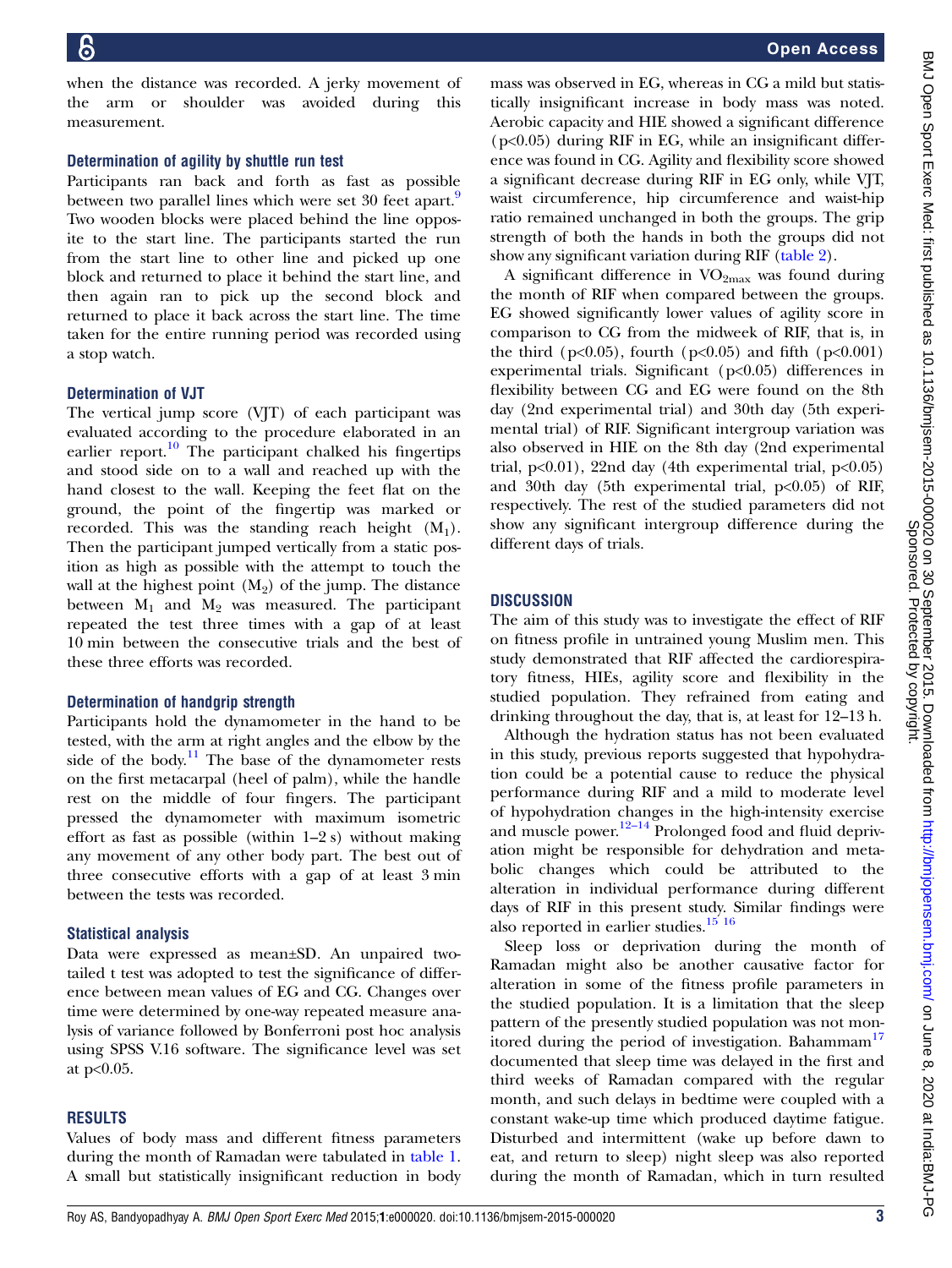| ŀ      |
|--------|
|        |
|        |
|        |
|        |
|        |
| i<br>1 |

<span id="page-3-0"></span>

|                                | Pre-experimental trial<br>(7 days before RIF) | During the month of RIF                         |                                                  |                                                  |                                                   |                                                  |                                                      |
|--------------------------------|-----------------------------------------------|-------------------------------------------------|--------------------------------------------------|--------------------------------------------------|---------------------------------------------------|--------------------------------------------------|------------------------------------------------------|
| <b>Parameters</b>              |                                               | <b>First</b><br>experimental<br>trial (1st day) | <b>Second</b><br>experimental trial<br>(8th day) | <b>Third</b><br>experimental trial<br>(16th day) | <b>Fourth</b><br>experimental trial<br>(22nd day) | <b>Fifth</b><br>experimental trial<br>(30th day) | <b>Postexperimental trial</b><br>(15 days after RIF) |
| Body mass (kg)                 |                                               |                                                 |                                                  |                                                  |                                                   |                                                  |                                                      |
| CG                             | 55.80±7.23                                    | 55.93±7.54                                      | 56.30±7.36                                       | $56.45 \pm 7.37$                                 | 56.75±8.09                                        | 56.94±7.87                                       | 56.37±7.82                                           |
| EG                             | $56.43 \pm 9.25$                              | $56.35 \pm 9.56$                                | 56.34±9.83                                       | 56.12±9.70                                       | 55.69±9.96                                        | 55.20±9.94                                       | $56.19 \pm 9.51$                                     |
| WC (cm)                        |                                               |                                                 |                                                  |                                                  |                                                   |                                                  |                                                      |
| CG                             | $31.78 \pm 2.56$                              | $32+2.55$                                       | $31.96 \pm 2.22$                                 | $32.03 \pm 2.01$                                 | $31.79 \pm 2.33$                                  | $32.18 \pm 2.07$                                 | $31.91 \pm 2.20$                                     |
| EG                             | $31.57 \pm 2.90$                              | $31.48 \pm 3.15$                                | 31.56±2.63                                       | $31.59 \pm 2.46$                                 | $31.32 \pm 2.65$                                  | 31.16±2.66                                       | $31.14 \pm 3.01$                                     |
| HC (cm)                        |                                               |                                                 |                                                  |                                                  |                                                   |                                                  |                                                      |
| CG                             | $34.73 \pm 2.36$                              | $34.54 \pm 1.89$                                | $34.35 \pm 1.93$                                 | $34.59 \pm 1.96$                                 | $34.47 \pm 1.91$                                  | $34.68 \pm 1.77$                                 | $34.05 \pm 2.06$                                     |
| EG                             | $34.61 \pm 2.34$                              | $34.33 \pm 2.39$                                | $34.55 \pm 2.12$                                 | $34.61 \pm 2.07$                                 | $34.56 \pm 1.98$                                  | $34.45 \pm 2.30$                                 | $34.12 \pm 2.61$                                     |
| W-H ratio                      |                                               |                                                 |                                                  |                                                  |                                                   |                                                  |                                                      |
| CG                             | $0.92 \pm 0.05$                               | $0.93 + 0.05$                                   | $0.93 + 0.05$                                    | $0.92 \pm 0.03$                                  | $0.92 \pm 0.04$                                   | $0.93 \pm 0.04$                                  | $0.94 \pm 0.03$                                      |
| EG                             | $0.91 \pm 0.07$                               | $0.92 \pm 0.06$                                 | $0.91 \pm 0.06$                                  | $0.91 \pm 0.06$                                  | $0.90 \pm 0.06$                                   | $0.90 + 0.07$                                    | $0.91 \pm 0.05$                                      |
| VJT (inch)                     |                                               |                                                 |                                                  |                                                  |                                                   |                                                  |                                                      |
| CG                             | $14.45 \pm 2.53$                              | $14.81 \pm 2.63$                                | 14.76±2.54                                       | 14.86±2.66                                       | $14.91 \pm 2.57$                                  | $14.79 \pm 2.61$                                 | $14.50 \pm 2.39$                                     |
| EG                             | $14.22 \pm 3.22$                              | $14.13 \pm 2.80$                                | $13.81 \pm 3.53$                                 | $14.35 \pm 3.33$                                 | $14.59 \pm 3.46$                                  | $14.05 \pm 3.10$                                 | $14.62 \pm 3.10$                                     |
| Agility (seconds)              |                                               |                                                 |                                                  |                                                  |                                                   |                                                  |                                                      |
| CG                             | 11.64±0.95                                    | $11.65 \pm 1.01$                                | $11.74 \pm 1.04$                                 | $11.64 \pm 0.87$                                 | 11.87±0.91                                        | 11.72±0.96                                       | $11.72 \pm 1.21$                                     |
| EG                             | $11.57 \pm 1.18$                              | 11.66±1.05                                      | $11.91 \pm 1.00#$                                | 12.04±0.81#*                                     | 12.36±0.75#*                                      | 12.66±0.70***                                    | $11.71 \pm 1.08$ #                                   |
| Flexibility (inch)             |                                               |                                                 |                                                  |                                                  |                                                   |                                                  |                                                      |
| CG                             | $4.00 \pm 1.23$                               | $4.02 \pm 1.38$                                 | $4.17 \pm 1.32$                                  | $4.23 \pm 1.48$                                  | $4.28 \pm 1.45$                                   | $4.33 \pm 1.49$                                  | $4.09 \pm 1.47$                                      |
| EG                             | $4.30 \pm 1.82$                               | $4.42 \pm 2.04$                                 | 5.26±2.53#*                                      | $4.96 \pm 2.33$                                  | $4.86 \pm 2.31$                                   | $5.43 \pm 2.27$ #*                               | $4.49 \pm 1.80$                                      |
| VO <sub>2max</sub> (mL/kg/min) |                                               |                                                 |                                                  |                                                  |                                                   |                                                  |                                                      |
| CG                             | $43.73 + 5.13$                                | 43.99±4.68                                      | 44.96±4.84                                       | 44.07±4.43                                       | $43.77 + 4.91$                                    | $44.25 \pm 3.94$                                 | 44.05±4.91                                           |
| EG                             | 44.02±5.24                                    | 41.19±6.06#*                                    | 39.23±4.41***                                    | 36.34±4.47#***                                   | 34.80±3.86#***                                    | 34.15±4.66#***                                   | $43.57 \pm 5.02$                                     |
| HIE (seconds)                  |                                               |                                                 |                                                  |                                                  |                                                   |                                                  |                                                      |
| CG                             | $7.94 \pm 0.83$                               | 7.89±0.87                                       | $8.16 \pm 0.78$                                  | 7.90±0.84                                        | $7.89 \pm 0.85$                                   | $8.21 \pm 0.92$                                  | $7.94 \pm 0.90$                                      |
| EG                             | $7.67 \pm 1.95$                               | 7.25±1.65#**                                    | $7.69 + 1.45$                                    | $7.85 \pm 1.51$                                  | $8.45 \pm 1.43$ #*                                | $8.68 \pm 1.42^*$                                | 7.76±1.92#                                           |

Values are mean±SD.

One-way repeated measure ANOVA shows significant difference at the level of p<0.05 (#p<0.05).

Results of t test \*p<0.05, \*\*p<0.01, \*\*\*p<0.001 (when compared between the control and experimental groups on <sup>a</sup> specific visit).

ANOVA, analysis of variance; CG, control group (n=40); EG, experimental group (n=37); HIE, high-intensity efforts; HC, hip circumference; RIF, Ramadam intermittent fasting; VJT, vertical jump score; VO<sub>2max</sub>, maximum oxygen uptake; WC, waist circumference; W-H ratio, waist to hip ratio.

ن - Hero Mune 8, 2020 at India: Babara Barangen as 10.114. Published a four Burgin Barangen Sport Books and Dune B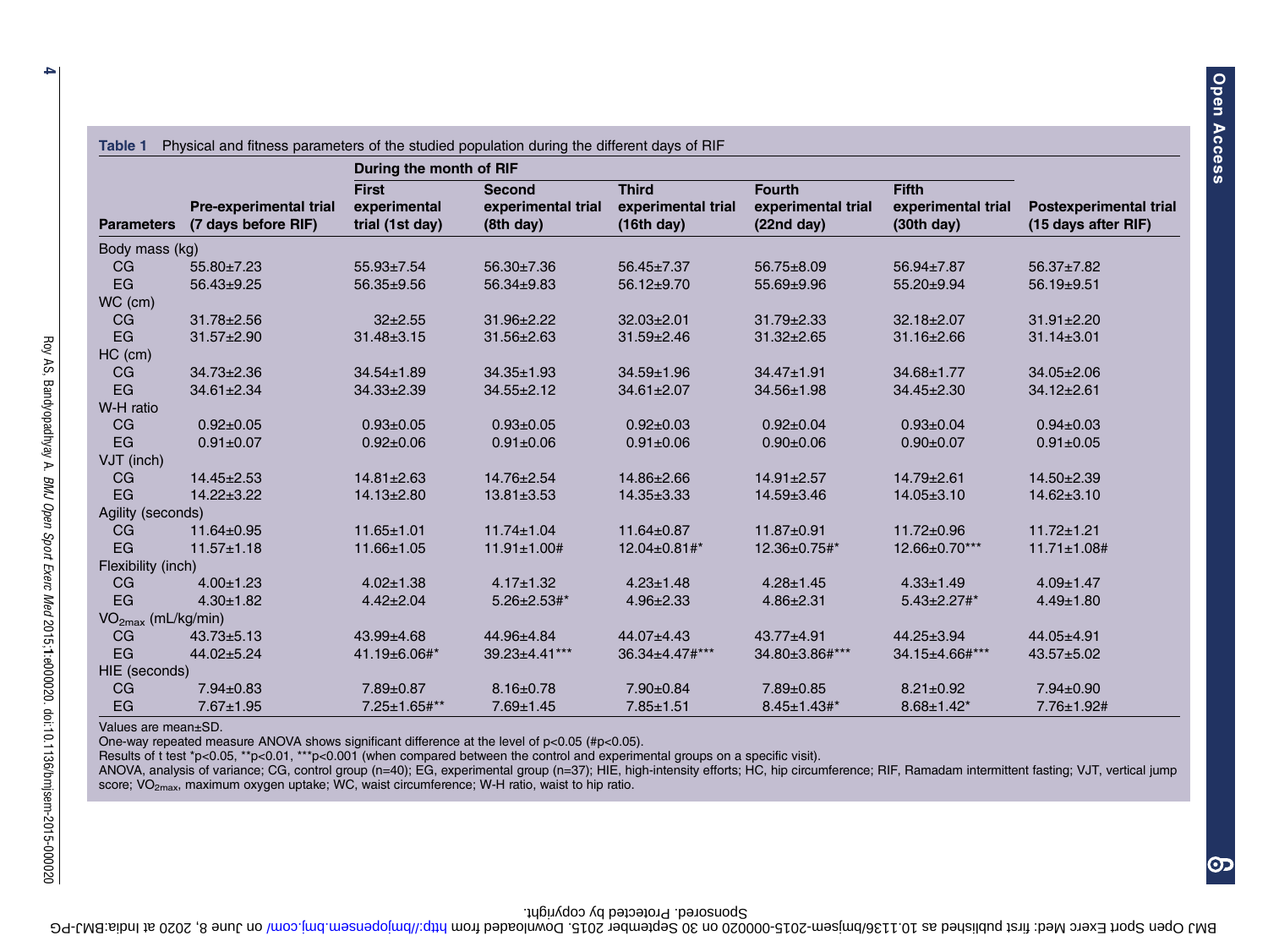<span id="page-4-0"></span>

|              | Hand grip strength (N)                     |                    |                    |                    |  |  |  |
|--------------|--------------------------------------------|--------------------|--------------------|--------------------|--|--|--|
| <b>Trial</b> | <b>VR</b>                                  | <b>VL</b>          | <b>HR</b>          | <b>HL</b>          |  |  |  |
|              | Pre-experimental trial (7 days before RIF) |                    |                    |                    |  |  |  |
| CG.          | 301.55±37.36                               | 309.40±47.66       | $304.30 \pm 36.58$ | 304±42.07          |  |  |  |
| EG           | 294.49±55.02                               | $30.68 \pm 64.14$  | 291.06±53.74       | $300.87 + 48.84$   |  |  |  |
|              | 1st experimental trial (1st day)           |                    |                    |                    |  |  |  |
| <b>CG</b>    | 309.69±38.34                               | $314.11 \pm 46.48$ | 306.26±43.74       | 312.83±3462        |  |  |  |
| <b>EG</b>    | 310.09±51.39                               | 315.19±49.72       | 309.30±51.29       | 313.81±41.38       |  |  |  |
|              | 2nd experimental trial (8th day)           |                    |                    |                    |  |  |  |
| CG.          | 308.22±43.93                               | 315.09±42.17       | 310.18±42.86       | 312.63±38.25       |  |  |  |
| EG           | 296.85±51.78                               | $309 \pm 55.02$    | $303.22 \pm 45.01$ | 308.03±52.47       |  |  |  |
|              | 3rd experimental trial (16th day)          |                    |                    |                    |  |  |  |
| CG           | 311.36±43.64                               | 319.70±45.70       | 309.40±44.62       | 313.62±36.68       |  |  |  |
| EG.          | 299.79±57.27                               | $307.14 \pm 56.88$ | 299.79±55.60       | 299.99±51.78       |  |  |  |
|              | 4th experimental trial (22nd day)          |                    |                    |                    |  |  |  |
| <b>CG</b>    | 302.54±43.25                               | 311.36±50.21       | 298.42±46.09       | $307.73 \pm 41.48$ |  |  |  |
| EG           | 297.93±52.37                               | 310.09±59.04       | $303.22 \pm 58.45$ | 301.36±50.41       |  |  |  |
|              | 5th experimental trial (30th day)          |                    |                    |                    |  |  |  |
| CG.          | 302.54±41.48                               | 311.46±49.62       | 295.67±41.19       | $306.75 \pm 45.40$ |  |  |  |
| <b>EG</b>    | 296.55±51.58                               | 305.38±54.82       | $304.50\pm55.80$   | 299.79±55.88       |  |  |  |
|              | Postexperimental trial (15 days after RIF) |                    |                    |                    |  |  |  |
| CG.          | 301.06±40.70                               | 312.64±41.38       | 290.57±45.52       | 304.99±40.60       |  |  |  |
| EG           | 295.77±50.11                               | 292.83±53.54       | 284.88±50.70       | 293.12±48.35       |  |  |  |

One way repeated measure ANOVA showed no significant difference.

ANOVA, analysis of variance; CG, control group (n=40); EG, experimental group (n=37); HL, horizontal left; HR, horizontal right; VL, vertical left; VR, vertical right; RIF, Ramadam intermittent fasting.

lethargy and altered cognitive function which might have played an important role to affect the fitness profile parameters in the studied population.<sup>[2](#page-6-0)</sup>

#### Body mass

A small reduction in body mass during RIF was noticed in this study, although the difference was not statistically significant as also reported by  $Ramadan<sup>15</sup>$  and Fenneni  $et al.<sup>18</sup>$  $et al.<sup>18</sup>$  $et al.<sup>18</sup>$  This finding was contradictory to the earlier findings which reported a significant change in body mass during the month of Ramadan.<sup>[19](#page-6-0)-21</sup> The explanation behind the contradictory findings might be the difference in food habits, geographical and social environment which perhaps influenced the energy balance and might have contributed to the inconsistency of the findings of the different studies. Although it is a major limitation that the data on food habits and energy intake were not monitored, significantly higher energy intake during RIF was reported by Frost and Pirani,<sup>[22](#page-6-0)</sup> whereas Beltaifa et  $a^{\ell^3}$ documented that daily energy intake did not significantly differ before, after and during Ramadan. The food and fluid intake during RIF was only restricted from dawn to sunset and people were allowed to take plenty of food and water from sunset to dawn without any restriction to the quantity.<sup>[2](#page-6-0)</sup> Meckel *et al*<sup>2</sup> reported that reduced carbohydrate consumption during RIF might be the contributory factor towards reduced muscle glycogen store that in turn might be one of the responsible factors towards the decrease in body mass.<sup>2</sup> According to Fenneni et  $al$ ,<sup>[18](#page-6-0)</sup> the

insignificant change of body mass during RIF in both the groups (EG and CG) might be most likely due to the fact that the fat-free mass did not change during the study (although it is a limitation that the fat-free mass was not categorically measured in this study). On the other hand, a decrease in powerful performances during RIF was attributed to the decrease in fat-free mass.<sup>[24 25](#page-6-0)</sup>

#### Maximum oxygen uptake

VO2max represents one's cardiorespiratory fitness. This study depicted a significant decrease in mean value of  $VO<sub>2max</sub>$  following RIF which indicated a significant reduction in aerobic capacity as well as in cardiorespiratory fitness in EG. This finding corroborated with earlier reports.<sup>[2 26 27](#page-6-0)</sup> However, CG did not show any significant variation in  $VO<sub>2max</sub>$  during the entire course of the study.  $\rm VO_{2max}$  values in EG were significantly lower than those in CG in the five experimental trials conducted during the month of Ramadan, although pre-Ramadan and post-Ramadan trials did not show any intergroup difference in VO<sub>2max</sub>. Previous studies failed to find any negative effect of RIF on the aerobic capacity of sedentary adults, but a reduction in heart rate and ventilatory responses to submaximal exercise were reported during RIF.<sup>28</sup> Though it is a limitation of the present investigation that biochemical parameters were not measured, several studies reported an increase in serum concentration of protein, urea, uric acid, sodium and chloride during RIF. These changes during RIF indicated muscle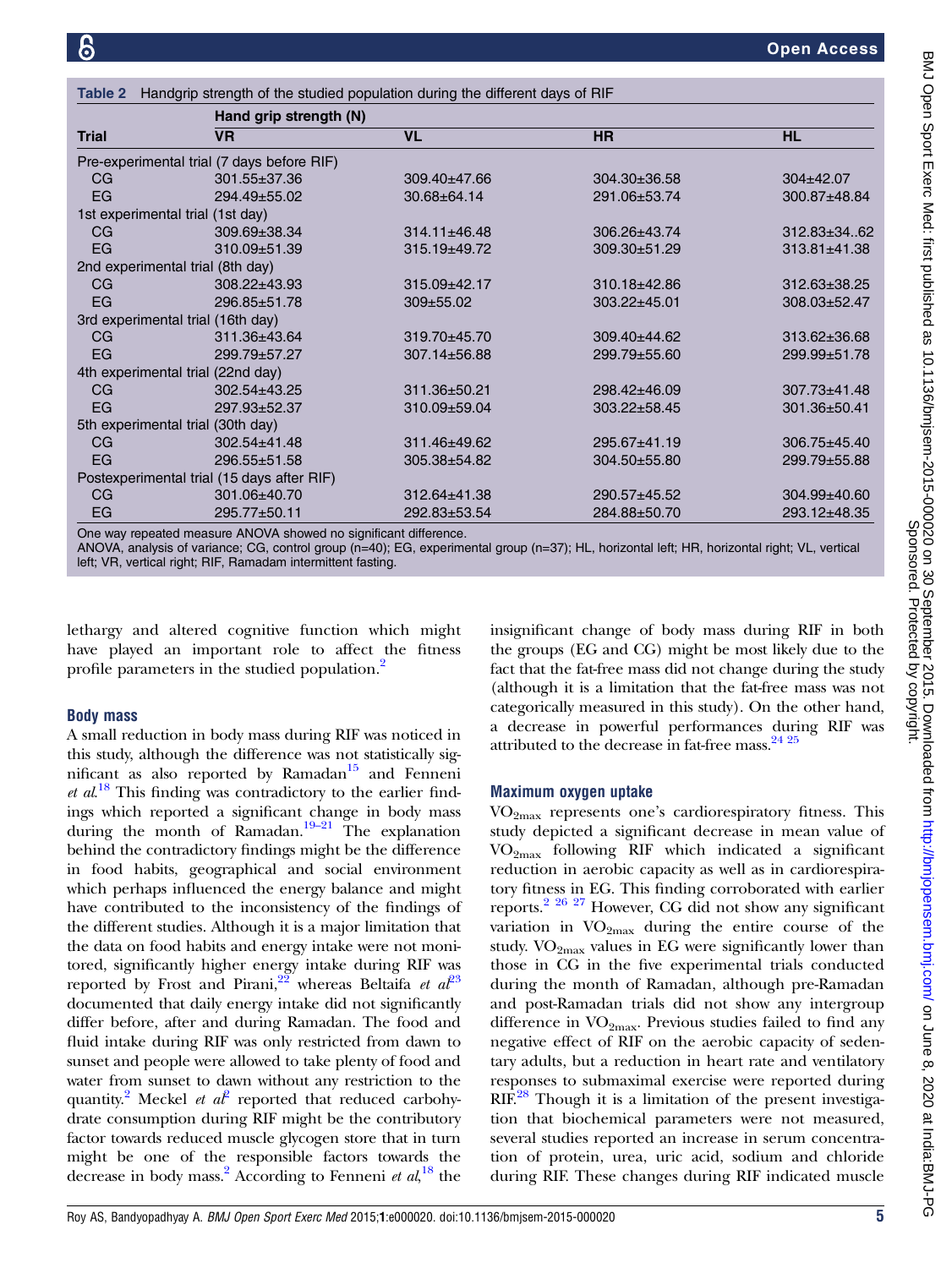damage, dehydration and catabolism in the participants and that might be a major cause of significant reduction in aerobic power during  $RIF^{26-28}$  $RIF^{26-28}$  $RIF^{26-28}$  Earlier reports indicated that metabolism of the body slows down in the daytime during the month of Ramadan. $27$  A decrease in venous return and inhibition of catecholamine release have also been reported during RIF and these factors lead to a decrease in sympathetic tone causing a decrease in blood pressure, heart rate and cardiac output, which in turn affect the physical work capacity and aerobic capacity during this fasting month. $29^{30}$ Reduction in glycolytic capacity and a slower replenishment of muscle creatine phosphate store during the exercise might also be contributory factors towards a decrease in aerobic capacity of the fasting participants.<sup>[2](#page-6-0)</sup> Decreased carbohydrate consumption during RIF might be a contributory factor towards reduced muscle glyco-gen store and affects the performance.<sup>[2](#page-6-0)</sup>

#### HIE and VJT

Sixty-yard dash time was significantly increased in the different phases of RIF and that indicated a significant decrease in HIE in this study. Significant intergroup variation was also observed in HIE on the 8th day (2nd experimental trial,  $p<0.01$ ), 22nd day (4th experimental trial, p<0.05) and 30th day (5th experimental trial, p<0.05) of RIF, respectively. VJT did not show any alteration in EG and CG during RIF. This finding is contradictory to the earlier report of Meckel  $et$   $at^2$  $at^2$  but corroborated with the findings of Chaouachi et  $a\hat{b}$  and Karli *et al*<sup>[31](#page-6-0)</sup> who reported no significant change in single effort jump, countermovement jump and multiple effort jump which assess the HIE of an individual. Chtourou *et al*<sup>[32](#page-6-0)</sup> reported an insignificant change in the HIE when it was measured in the morning session of RIF, but a decrease in HIE was found when it was measured in the evening session. No intergroup variation in VJT was noted in any of the trials. The reduction in HIE in EG during RIF might be due to the loss of body mass and low carbohydrate intake, which caused a reduction in muscle buffering capacity during intense muscle contractions.[3 31](#page-6-0) Previous studies established that carbohydrate intake decreases significantly during RIF along with irregular timing of food intake, which perhaps led to decreased muscle glycogen stores that might have altered the HIE in this study. $33^{34}$ 

#### Flexibility and agility

Flexibility and agility showed a significant reduction in CG, as was also reported by Zerguini et  $al<sup>1</sup>$  $al<sup>1</sup>$  $al<sup>1</sup>$  On the other hand, Gutierrez et  $a l^{35}$  $a l^{35}$  $a l^{35}$  found that the agility score remained unchanged during the fasting period. Agility score was significantly lower in EG during the third ( $p<0.05$ ), fourth ( $p<0.05$ ) and fifth ( $p<0.001$ ) experimental trials in comparison to CG. Significant ( $p<0.05$ ) differences in flexibility between CG and EG were found on the 8th day (2nd experimental trial) and 30th day (5th experimental trial) of RIF. The rest of the studied

parameters did not show any significant intergroup difference during the different days of trials. Agility and flexibility were mainly influenced by skill, neuromuscular control and the participant's coordination. $\frac{2}{3}$  $\frac{2}{3}$  $\frac{2}{3}$  The literature revealed that sleep deprivation occurs during RIF at night, $17$  which alters the participant's coordination, alertness and skill control[.26 36 37](#page-6-0) Reilly and Waterhouse<sup>[38](#page-6-0)</sup> concluded that sleep loss produced a direct effect on muscle activity and that it also had an indirect effect on physical performance via changes in mental performance, coordination and motivation. So it might be possible that the altered coordination and skill control could not contribute to overcoming any metabolic decrement leading to a significant decrease in agility and flexibility score among the fasting participants in this study.

#### Handgrip strength

Gutierrez et  $a^{35}$  $a^{35}$  $a^{35}$  reported insignificant variation in the handgrip strength during RIF as was also observed in this study. Grip strength of both the hands in vertical and horizontal positions was higher than that of the healthy Indians of Amritsar but lower than that of the healthy Australian, British and American populations.<sup>[39](#page-6-0)–42</sup> Such a population-wise variation in handgrip strength might be attributed to the hypothesis that handgrip strength is highly affected by height, mass, body size hand length, etc.[43](#page-6-0) The exact reason for unaltered handgrip strength in this study is not clear yet.

### **CONCLUSION**

The present investigation revealed that RIF had adverse effects on the aerobic fitness, HIEs, agility and flexibility of young untrained Muslims of Kolkata, India. A mild but statistically insignificant reduction in body mass was also reflected in the study after the mid-Ramadan week. However, VJT, waist-hip ratio and handgrip strength were not affected by RIF in the studied population.

Acknowledgements The authors acknowledge the cooperation of the participants who volunteered in the study.

Contributors ASR was involved in the planning and design of the research protocol; acquisition, analysis or interpretation of data; and drafting the work or revising it critically for important intellectual content. AB provided substantial contributions to the conception or design of the work; and was involved in the planning and design of the research protocol; data collection, analysis and interpretation; preparing and revising the manuscript; and final approval of the version published.

Competing interests None declared.

Ethics approval Human Ethical Committee of the Department of Physiology, University of Calcutta.

Provenance and peer review Not commissioned; externally peer reviewed.

Open Access This is an Open Access article distributed in accordance with the Creative Commons Attribution Non Commercial (CC BY-NC 4.0) license, which permits others to distribute, remix, adapt, build upon this work noncommercially, and license their derivative works on different terms, provided the original work is properly cited and the use is non-commercial. See: [http://](http://creativecommons.org/licenses/by-nc/4.0/) [creativecommons.org/licenses/by-nc/4.0/](http://creativecommons.org/licenses/by-nc/4.0/)